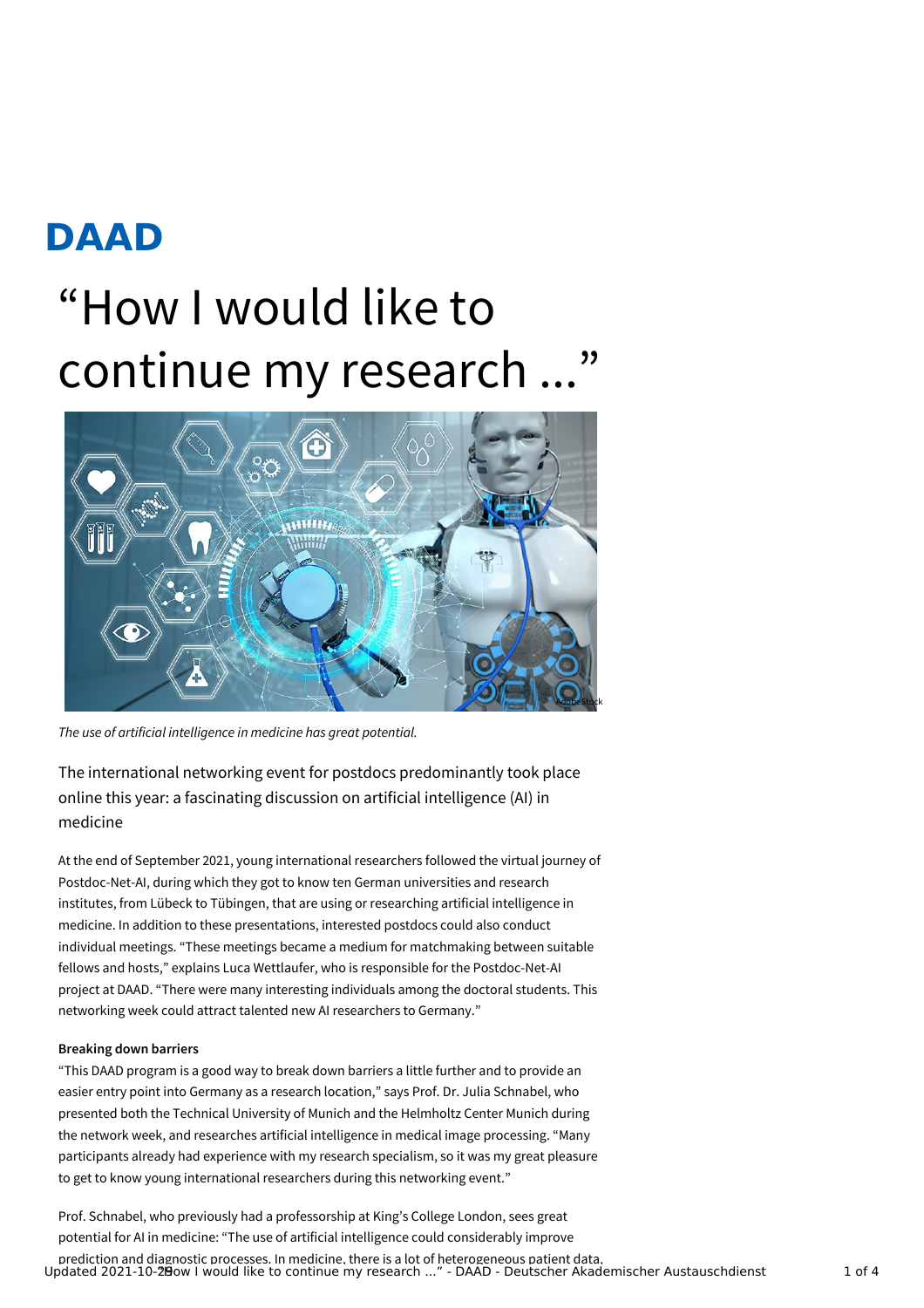including medical and family history. This is a huge mountain of data that we can only begin to understand better using AI. There are lots of possibilities for research in this area." The young researchers who took part in the virtual tour will subsequently have the opportunity to make an individual trip to visit the institutes they find most interesting in person. Some have already been able to do so following the event. Four of the participants report what they learned from the virtual tours.

prediction and diagnostic processes. In medicine, there is a lot of heterogeneous patient data,



*Jiancheng Yang is a scientific employee of the CVLab at the* É*cole polytechnique f*é*d*é*rale de Lausanne (EPFL) in Switzerland. In hisresearch, Jiancheng, who studied machine learning in Shanghai, concentrates on medical image analysis and 3D computer vision with a clinical focus on lung cancer and thoracic disease.*

"The Postdoc-Net-AI week was a great opportunity for me to officially learn more about AI research in Germany. I was already familiar with the many high-caliber research teams, but I never thought that I would meet them one day. As well as the friendly support by the DAAD team, this networking event gave me the opportunity to meet other young researchers with similar interests. I personally find it cool to understand the 3D world using computational methods, and to apply these technologies to solve specific challenges in medical scenarios. I want to develop quantitative tools to simplify precision medicine and healthcare provision. I have recently started working on geometric deep learning in medical imaging."



*Ad*è*le Ribeiro works as a postdoc researcher at the Causal AI Laboratory of the Data Science Institute of Columbia University in New York. Her research combinesinformation technology, statistics and artificial intelligence in healthcare.*

"A great aspect of research in Germany that came to my attention is the fact that the projects are all very interdisciplinary and collaborative in nature, and involve researchers and specialists from universities, hospitals, external research institutes and companies. This is of

fundamental importance to promoting innovation and the development of top-level<br>Updated 2021-10-29ow I would like to continue my research ..." - DAAD - Deutscher Akademischer Austauschdienst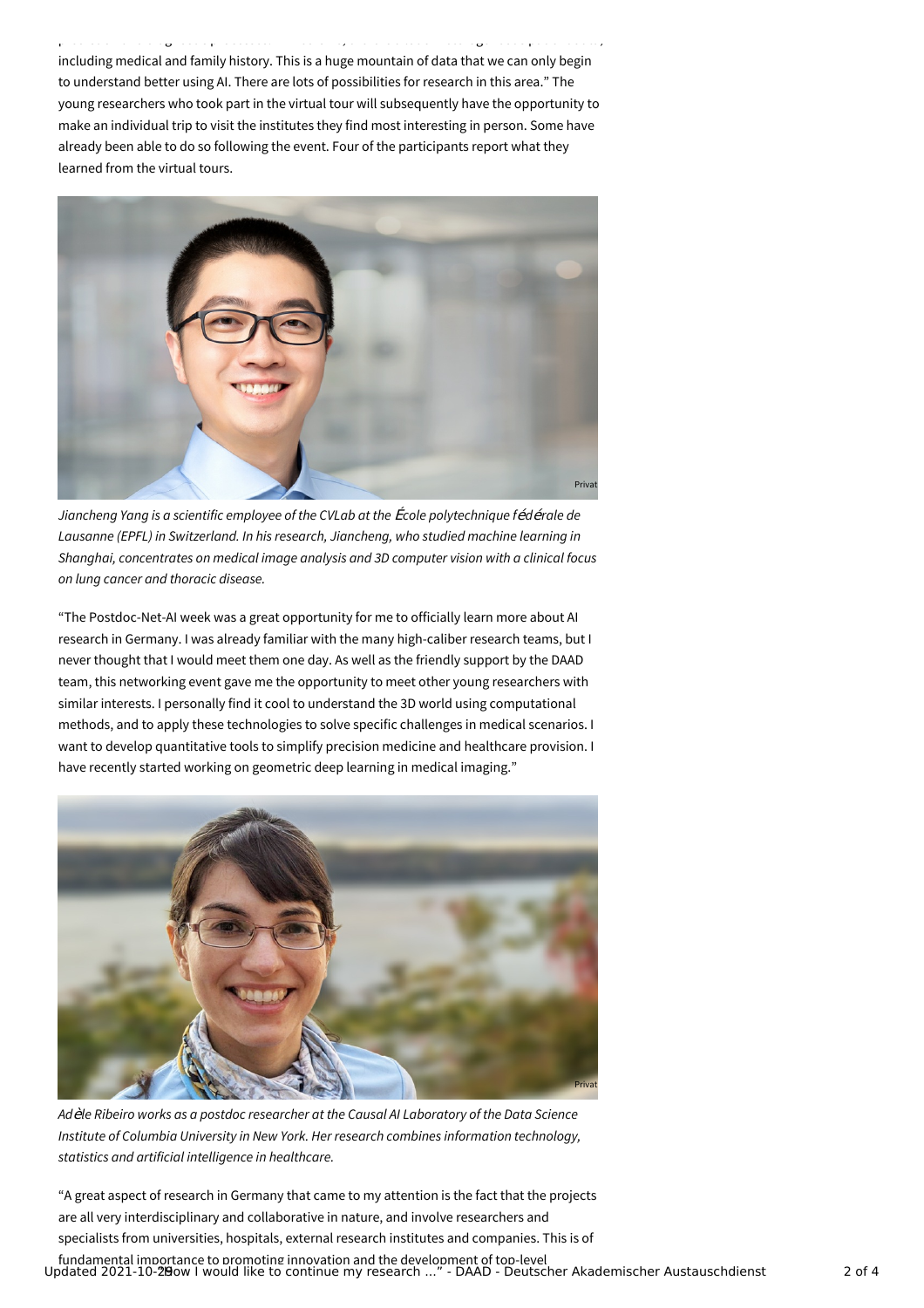research. With this in mind, I found the AI research consortium Cyber Valley very impressive – with its partners from several universities, research institutes and industry, including the University of Tübingen, the Max Planck Institute for Intelligent Systems, Bosch and Amazon. Overall, I was very pleased to learn about such a wide variety of topics to do with AI in medicine in just one week, ranging from diagnosis of disease to surgical robotics."

fundamental importance to promoting innovation and the development of top-level



*Oluwafemi Sarumi is a lecturer and researcher at the Faculty for Computer Science at the Federal University of Technology Akure (FUTA) in Nigeria. He specializesin data science, deep learning and machine learning for medical diagnostics.*

"My passion for AI research springs from the possibility of simplifying complex tasks, reducing dependency on human labor and discovering new methods of problem-solving. The virtual networking week gave me the amazing opportunity to gain insights into the German AI landscape, make contact with top German professors and learn more about AI at German universities, where I would like to continue my AI research as a postdoc – such as exploring how AI can be used in medical imaging. I would like to learn more about German AI research and discuss the latest AI research trends with German researchers to find opportunities for cooperation and partnership in academia and industry."



*Vlada Rozova is a research fellow in applied AI in medicine at the Royal Melbourne Institute of Technology (RMIT University). She studied applied mathematics and information technology in Moscow, and mathematical biology in Sydney.*

"My goal is to better understand diseases like cancer through AI. In my doctoral thesis, I applied machine learning to clinical and microscopic images to gain insights in the process of tumor growth and metastasis. I think that early diagnosis and accurate prediction of the progression of the disease are the key to selecting the right therapy and improving the chances of healing for patients. Artificial intelligence opens up a whole lot of new